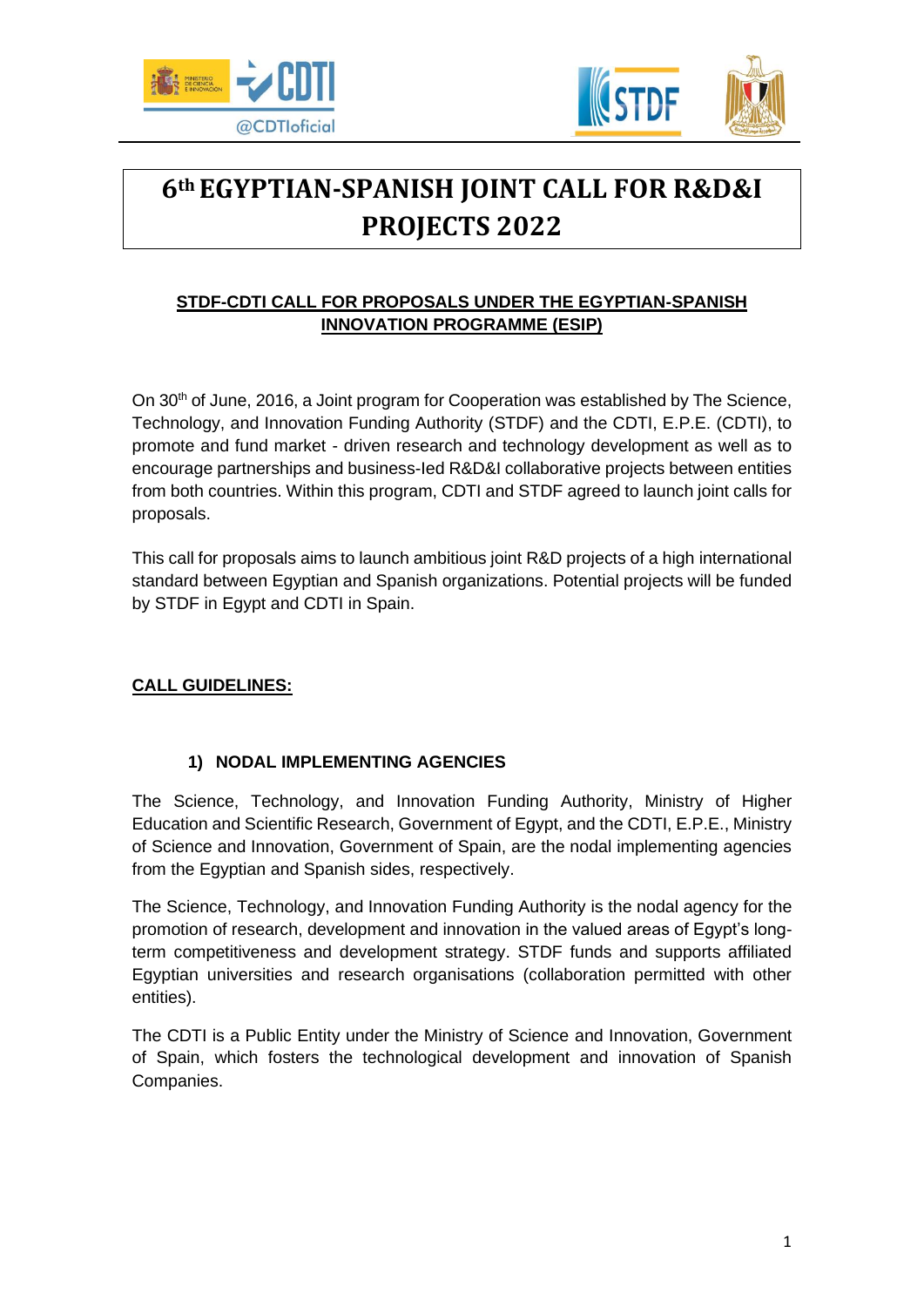



## **2) THEMATIC AREAS**

This Call for proposals is open to collaborative R&D projects in the following areas/sectors:

### **1. Agriculture and Sustainable Food Production**

- Climatic and extra climatic factors affecting sustainable crop production
- Improvement of productivity and quality of livestock, aquaculture and fisheries
- Innovative solutions for combatting emerging infectious livestock diseases
- Agricultural waste management and biofuel production
- Advanced trends to improve plant and livestock productivity
- Food processing, safety and food security

#### **2. Sustainable water management**

- Water management and treatment
- Water desalination
- Water sanitation technology

## **3. Affordable & Inclusive Healthcare**

- Cancer and stem cells
- Chronic diseases
- Geriatric medicine

#### **4. Renewable Energy**

- New trends in renewable energy
- Advances in energy storage systems
- Biofuel/biogas production

#### **5. Environment sector**

- Sanitation
- Waste treatment

### **6. Construction**

- Advanced construction technology and materials
- Hybrid Concrete Construction (prefabrication plus in-situ)
- Energy efficiency of residential and commercial buildings
- Applications of informatics to construction
- Advanced construction management and methods

#### **7. Transportation sector**

- Railways infrastructure
- Railways management

#### **8. Tourism and Antiquities sector**

• Tourism industry and management of tourist places

### **9. Strategic Industries sector**

- Pharmaceutical sector
- Electric car sector
- Manufacturing industries sector: textile, clothing, paper, wood, petroleum materials, chemicals, plastics, metallurgy and electronics sector
- Computer Hardware, Machinery and Electrical Appliance sector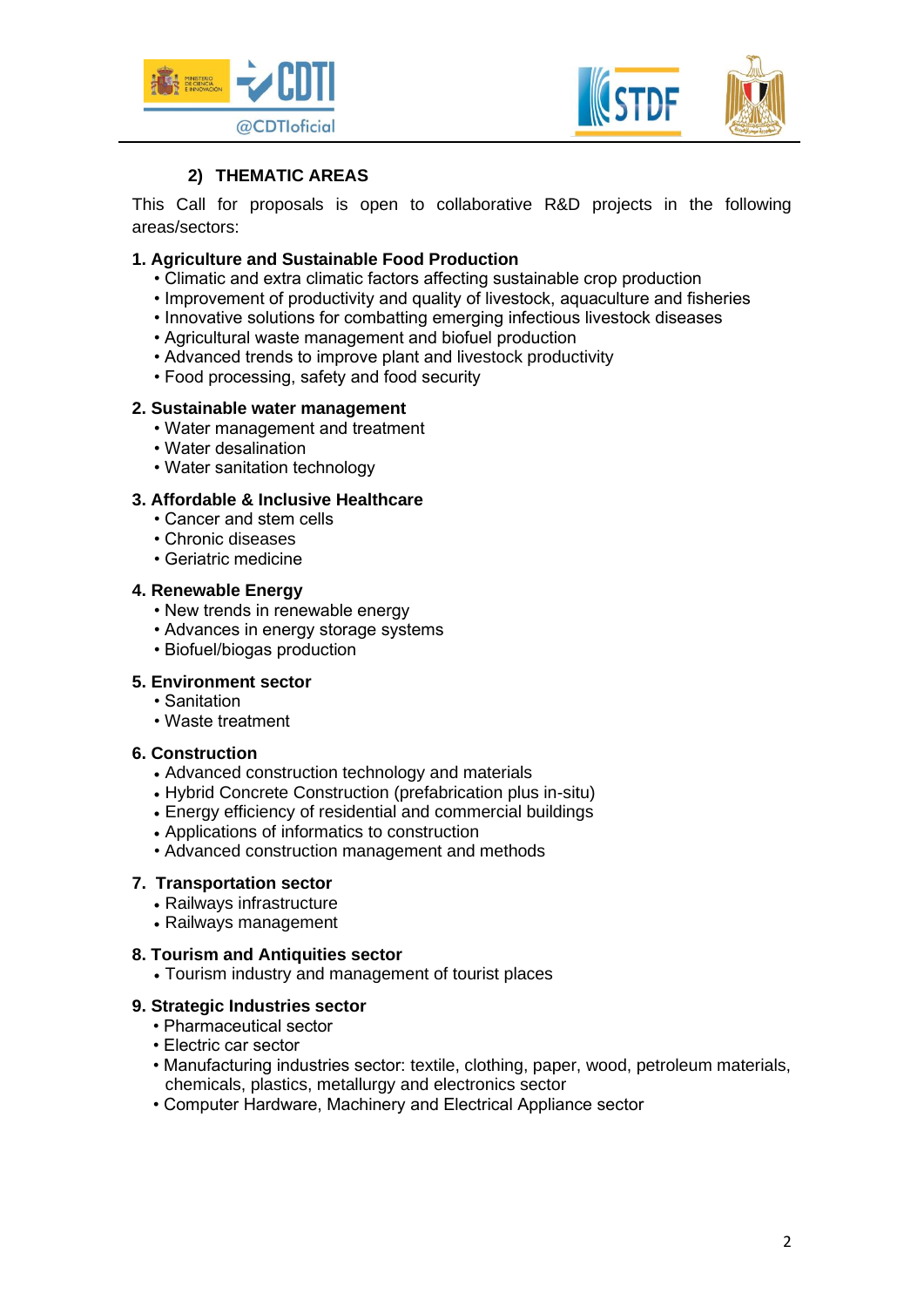



## **3) TYPE OF PROPOSALS**

Industry-driven and market-oriented R&D projects, as well as joint technological cooperation projects between industrial partners (start-ups, SMEs and large companies) and Universities or Research Centers in Egypt, and industrial partners (start-ups, SMEs and large companies) in Spain, consisting in the development or substantial improvement of new products, processes or services will be considered.

## **Duration of projects:** up to 2 years.

The proposals have to cover the thematic areas of agricultural and sustainable production, sustainable water management, affordable and inclusive healthcare, renewable energy, environment sector, construction, transportation sector, tourism and antiquities sector and strategic industries sector to enhance bi-regional cooperation and develop new partnerships as well as strengthen existing ones.

## **4) TIMETABLE**

- Launch of Call for Proposals: January 2022.
- **Deadline for Submission of completed applications:**  $7<sup>th</sup>$  of April 2022. 23:59 Egypt time.
- Eligibility feedback to applicants: 15<sup>th</sup> of May 2022
- Label concession (estimated): December 2022

## **5) WHO CAN APPLY?**

Minimum eligibility criteria: The project partners should include at least one qualified researcher from Egypt (PhD holder, affiliated to an Egyptian university or research institution), with an Egyptian industrial partner (with or without R&D units), and one qualified partner from Spain (1 company from Spain with or without an R&D department).

### **Eligible Spanish Applicants**

Spanish consortia should include at least one company. Participation of research institutes/universities and other organizations is welcome as self-funded participants or subcontractors.

### **Eligible Egyptian Applicants**

Eligible Egyptian consortia should include a partner (the Egyptian applicant) who is a Ph.D. holder, affiliated to an Egyptian University or research Institution. Collaboration with other entities such as companies, governmental partner, other research centres, technological centres, universities, and other R&D-performing organisations is permitted under STDF's regulations.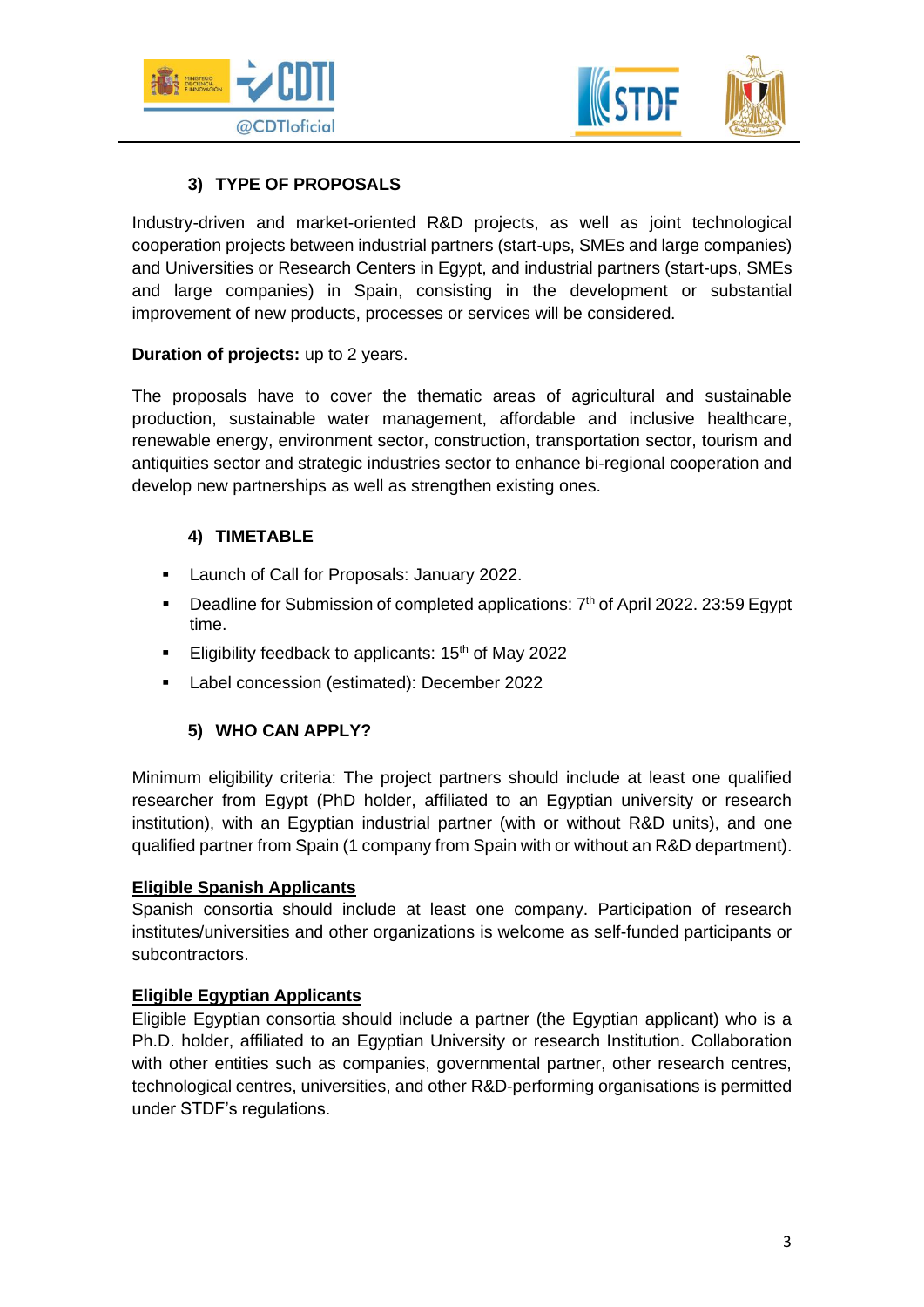



## **Only projects with an industrial or governmental partner from the Egyptian side will be funded. Consortia with industrial or governmental partners having R&D units will have a higher priority**.

Egyptian applicants should submit a business and financial plan to manage the IPR for the Egyptian side. According to Egyptian laws, the IPR belongs to the funding agency (the STDF), unless the industrial or governmental partners share in the project funding. In this case, the IPR for the Egyptian side will be shared between the STDF and the project partners according to their financial contribution

## **6) HOW TO APPLY?**

### **First stage - Common International phase:**

**Identical joint R&D&I proposals must be submitted to CDTI and STDF,** starting January 2022 to the 7<sup>th</sup> of April 2022, in order to consider the **eligibility.** Unilaterally submitted proposals shall not be considered.

Egyptian Applicants should upload an electronic version (soft copy) of the proposal on the STDF's website [\(http://www.stdf.eg](http://www.stdf.eg/)).

In Spain the participants will have to submit a formal R&D international project application through CDTI's website [\(https://sede.cdti.gob.es/\)](https://sede.cdti.gob.es/).

### **Documents:**

▪ **Egyptian and Spanish co-applicants must elaborate a single project proposal (Annex 1 – Joint Application Form).** The Joint Application Form must emphasize how the proposed collaboration adds value, the main technology highlights and innovations, as well as the activities to be developed by the Parties involved, underlining the collaborative work being carried out on each side, their expertise, etc.

Please note that this **Joint Application Form** must be sealed and signed by all co-applicants at the end of the document, explicitly indicating the name of the authorized signatory and his/her designation in the organization. Any other relevant information not explicitly mentioned on the form, and that the applicants consider relevant, may be included as Annexes.

- In addition to the Joint Application form, co-applicants have to submit the following documents to STDF and CDTI as relevant appendices:
	- **Consortium Agreement in English (Annex 2)** whereby the co-applicants should agree upon the ownership, access rights and exploitation of intellectual property generated during the co-operation, to be submitted to CDTI and STDF. The Consortium Agreement needs to be sealed and signed by all co-applicants.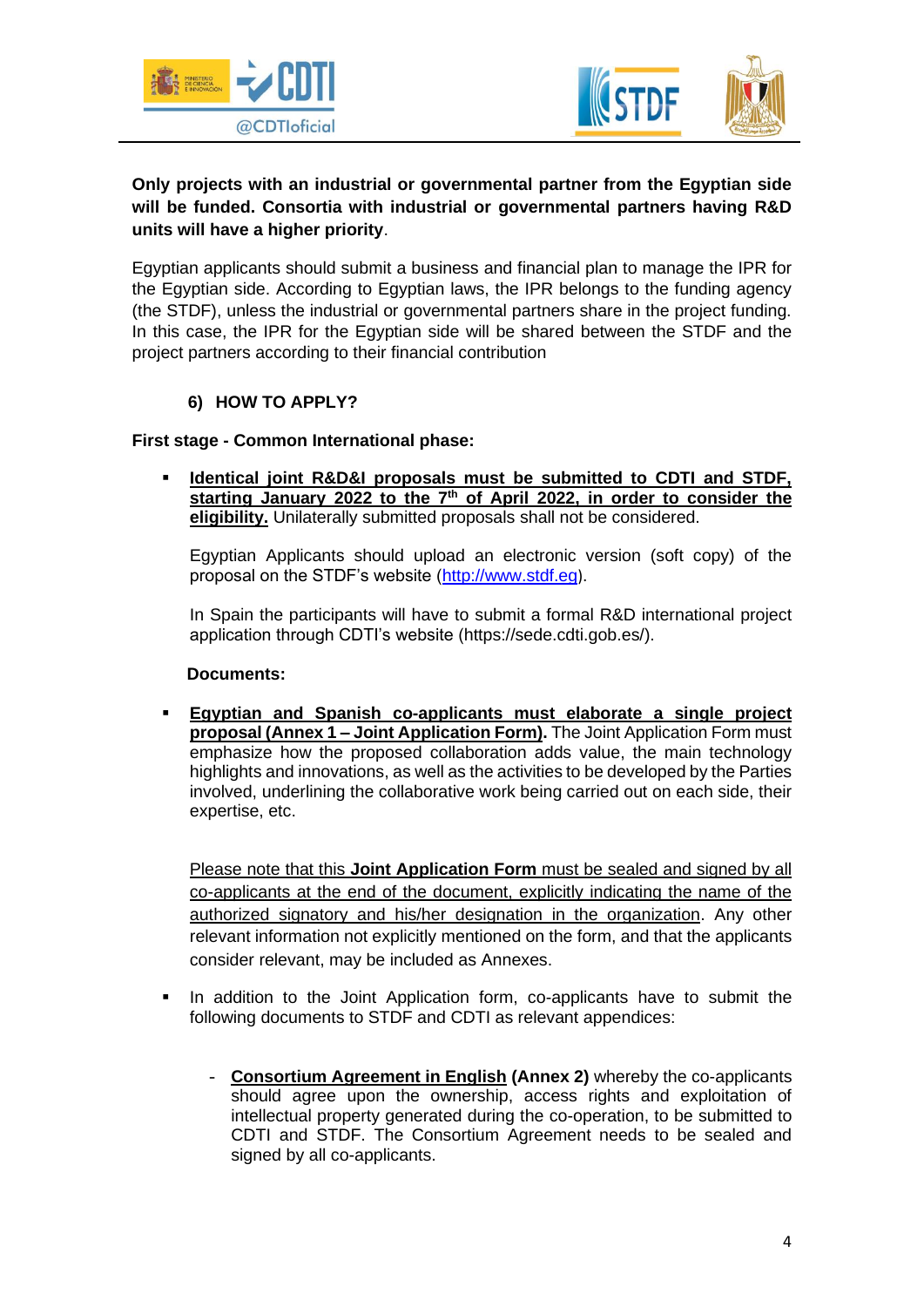



## - **Any additional specific documents required by STDF and CDTI, as per their respective guidelines and internal rules**.

- Additional specific documents required by CDTI: In the case of Spanish applicants, for certain specific types of financing it will be necessary to present the documents specified in the regulations applicable to the requested aid.
- Egyptian applicants shall submit applications as per STDF guidelines. Supportive documents should be submitted from the Egyptian PI, including the Declaration Form (Annex 3) and Endorsement Letters (Annexes 4 and 5), Supportive documents should be stamped and signed by the PI's institution.

### **Second Stage - National level**

Only those proposals which have positive eligibility by CDTI and STDF will be able to submit the individual R&D&I proposal in its own language established by each agency.

- **The funding Proposal in English language required by STDF: The proposal** and the other documents in English language for the STDF must be submitted on its due date established by STDF.
- The funding Proposal in Spanish required by CDTI:

Only industrial partners, individually, are able to submit the funding proposal and other required documents through the electronic services at [Sede Electrónica del](https://sede.cdti.gob.es/AreaPrivada/Expedientes/accesosistema.aspx)  [CDTI.](https://sede.cdti.gob.es/AreaPrivada/Expedientes/accesosistema.aspx) Application must be submitted within 20 working days after receiving the notification of eligibility.

The complete details of the Call are available on STDF's and CDTI's websites: [http://www.stdf.eg](http://www.stdf.eg/) and [http://www.cdti.es](http://www.cdti.es/)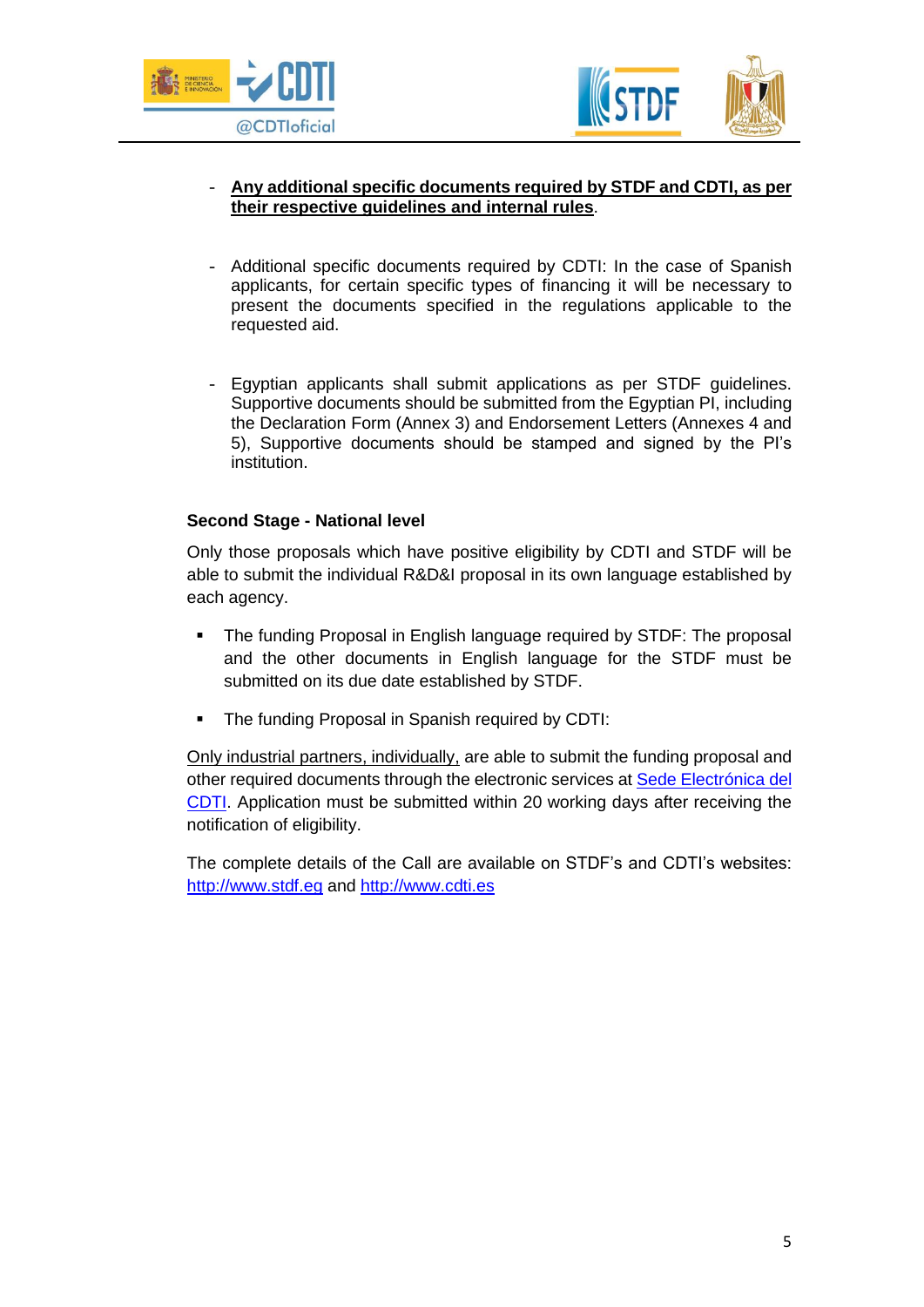



Applicants are recommended to contact the nodal representatives at their national funding organizations whose contact details are given below:

## **Egyptian side (STDF)**

Eng. Marwa Alaa National Manager (ESIP), Science, Technology & Innovation Funding Authority - STDF 101 Kasr Al-Ainy St., Cairo, Egypt Tel: +202 279 25 519 E-mail: [marwa.alaa@stdf.eg](mailto:marwa.alaa@stdf.eg) Website: [http://www.stdf.eg](http://www.stdf.eg/)

# **Spanish side (CDTI)**

Unit of Foreign Technological Action Centre for the Development of Industrial Technology - CDTI Address: Cid 4 – 28001 Madrid, Spain Phone: +34 91 581 56 07 [egipto@cdti.es](mailto:egipto@cdti.es) Website: [www.cdti.es](http://www.cdti.es/)

Mrs. Cristina Gracia Phone: +34 91 581 56 07 E-mail: cristinateresa.gracia@cdti.es

Mr. José Manuel Durán North Africa and Middle East Delegate Phone: +212 666 17 21 51 E-mail: [josemanuel.duran@cdti.es](mailto:josemanuel.duran@cdti.es)

# **7) ELIGIBLE COSTS AND FUNDING**

The project must clearly specify the costs of each and all activities pertaining to the project and specify the costs to be respectively borne by the Spanish and Egyptian partners. The cost of the Egyptian and Spanish partners must be eligible under the laws that may be applicable in each country and under the internal regulations of STDF and CDTI, respectively.

The funding conditions from STDF and CDTI are set in Euro €. Budgets must be expressed in Euro €.

None of the countries´ budget (namely the budget of its entities participating in the proposal) can have more than 70% of the global budget. Besides, STDF cannot fund more than 50% of the global Budget. This information will be also included in the point 1.6 of the Application Form document.

- CDTI can only provide funding to Spanish companies subject to budget availability. The Spanish company will be funded according to the 'International Technological Cooperation Projects'-PCTIs conditions identified on CDTI's website.
- STDF will fund each project with 75,000 Euros 150,000 Euros, to be disbursed in the local currency (Egyptian Pounds) according to the exchange rate at the time of contracting. As per STDF's regulations, eligible project expenditures will include: equipment, expendable supplies and materials, publication costs, workshops as well as salaries for the team (not to exceed 25% or up to 400,000 LE, whichever is less), travel (not to exceed 20% or up to 400,000 LE, whichever is less), and indirect costs [not to exceed 20% of the (Total Direct Cost – Total Equipment Cost) or up to150,000 LE/project, whichever is less].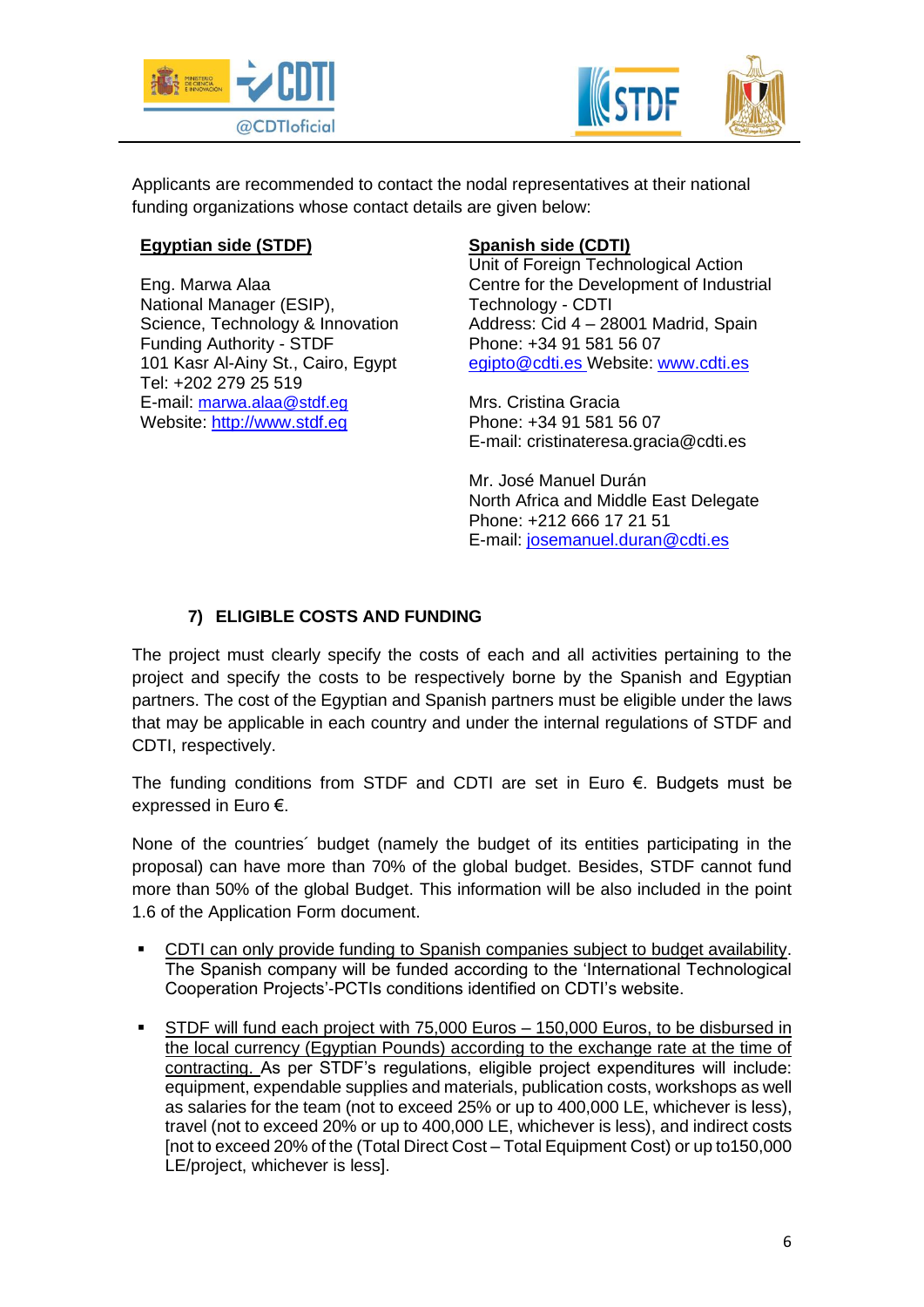



# **8) REVIEW PROCESS AND EVALUATION**

All received proposals are peer reviewed and processed independently by both sides. After having received the recommendations of the respective evaluation panels, STDF and CDTI will jointly arrive at a mutual understanding on the projects to be funded.

## **9) EVALUATION CRITERIA**

The joint projects must meet the general requirements of the funding organisations. The evaluation criteria are the following:

- **•** Crucial Criteria
	- Financial capacity of Partner
	- Formal Agreement between Partners
- Basic Assessment Criteria
	- Partnership and Partners
		- o Well balanced partnership
		- o Added Value through co-operation
		- o Technology Capacity of all Partners
		- o Managerial Capacity of all Partners
	- Project Structure
		- o Methodology and Planning Approach
		- o Milestones and deliverables
		- o Cost, financing structure and Financing commitment of each **Partner**
- **EXECOMODAGY EXECOMODAGY FRAGGIOUS** 
	- Technological Advances
		- o Degree of technological maturity and risk
		- o Technological Achievements
	- **Innovation** 
		- o Degree of innovation
		- o Geographical / sector impact
- Market and Competitiveness
	- Market and profitability
		- o Market size
		- o Market access and risk
		- o Return on investment
	- Competitive advantages
		- o Strategic importance of the project
		- o Enhanced capabilities and visibility